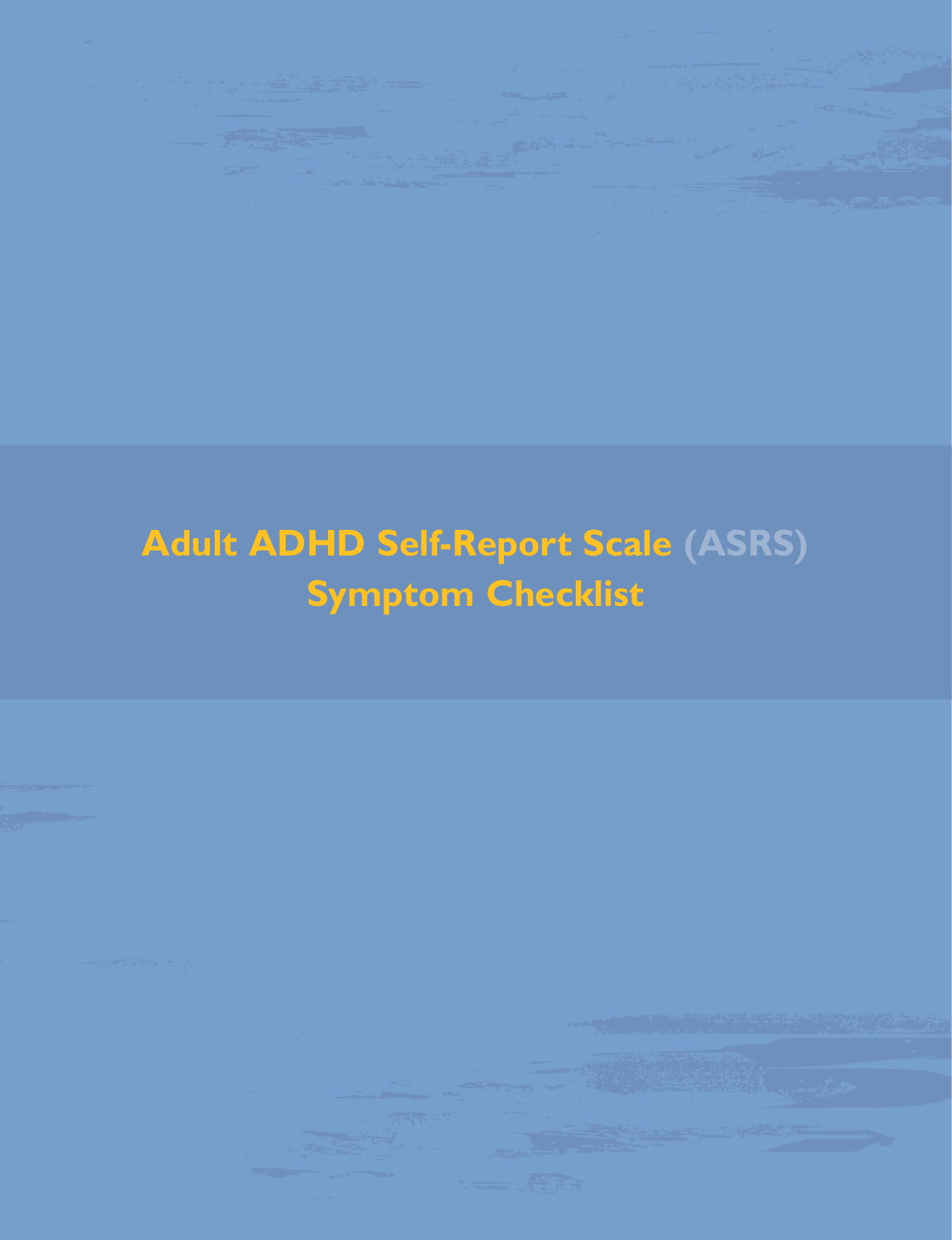# **Adult ADHD Self-Report Scale (ASRS) Symptom Checklist Instructions**

*The questions on the tear pad below are designed to stimulate dialogue between you and your patients and to help confirm if they may be suffering from the symptoms of attention-deficit/hyperactivity disorder (ADHD). Physicians should consider using Symptom Checklist for patients whom they have reason to believe might have ADHD.This could be based on results of a screening instrument or if the patient presents with symptoms that may be consistent with ADHD.*

## **1. Provide the symptom checklist to patient.**

Tear one sheet from the pad, and ask the patient to complete it prior to the exam.

## **2. Assess the patient's symptoms, impairments, and history.**

## **Assess symptoms**

- Add the patient's score for Part A (Inattentive)
- Add the patient's score for Part B (Hyperactive/Impulsive)
- **Score\* 0-16 17-23 24 or greater Evaluation** Unlikely to have ADHD Likely to have ADHD Highly likely to have ADHD

\*either Part A or Part B

- If the score is in the likely or highly likely category for **either Part A or Part B**, the patient has symptoms consistent with ADHD and a more thorough clinical evaluation to understand impairments and history is warranted.
- If the score is in the unlikely category for **either Part A or Part B**, but you still suspect ADHD, consider evaluating them for impairments based on the symptoms present. Sometimes adults with ADHD suffer significant impairment due to only a few symptoms.
- An adult with ADHD may have symptoms that manifest quite differently when compared with a child. The ASRS checklist reflects the adult manifestation of ADHD symptoms.

Review the checklist with your patients and evaluate any impairments in the work/school, social, and family settings.

Symptom frequency is often associated with symptom severity, and, therefore, the ASRS checklist may also aid in the assessment of impairments. If your patients have frequent symptoms, you may want to ask them to describe how this problem has affected the ability to work, take care of things at home, or get along with other people such as their spouse/significant other. This discussion will provide details about the extent of the impairments.

Consider assessing the presence of these symptoms or similar symptoms in childhood. Adults who have ADHD need not have been formally diagnosed in childhood. In evaluating a patient's history, look for evidence of early-appearing and long-standing problems with attention or self-control. Some significant symptoms should have been present in childhood, but full symptomology is not necessary.

Request to see school report cards. But remember, many adults attended school at a time when ADHD and its symptoms were not commonly identified. Consider more than grades alone; often, written comments on the report card are of the most value. If report cards are not available, you might ask questions such as, "If I were a teacher, how would I describe you in class?" and "If I looked at your grade school report card, what would I read?"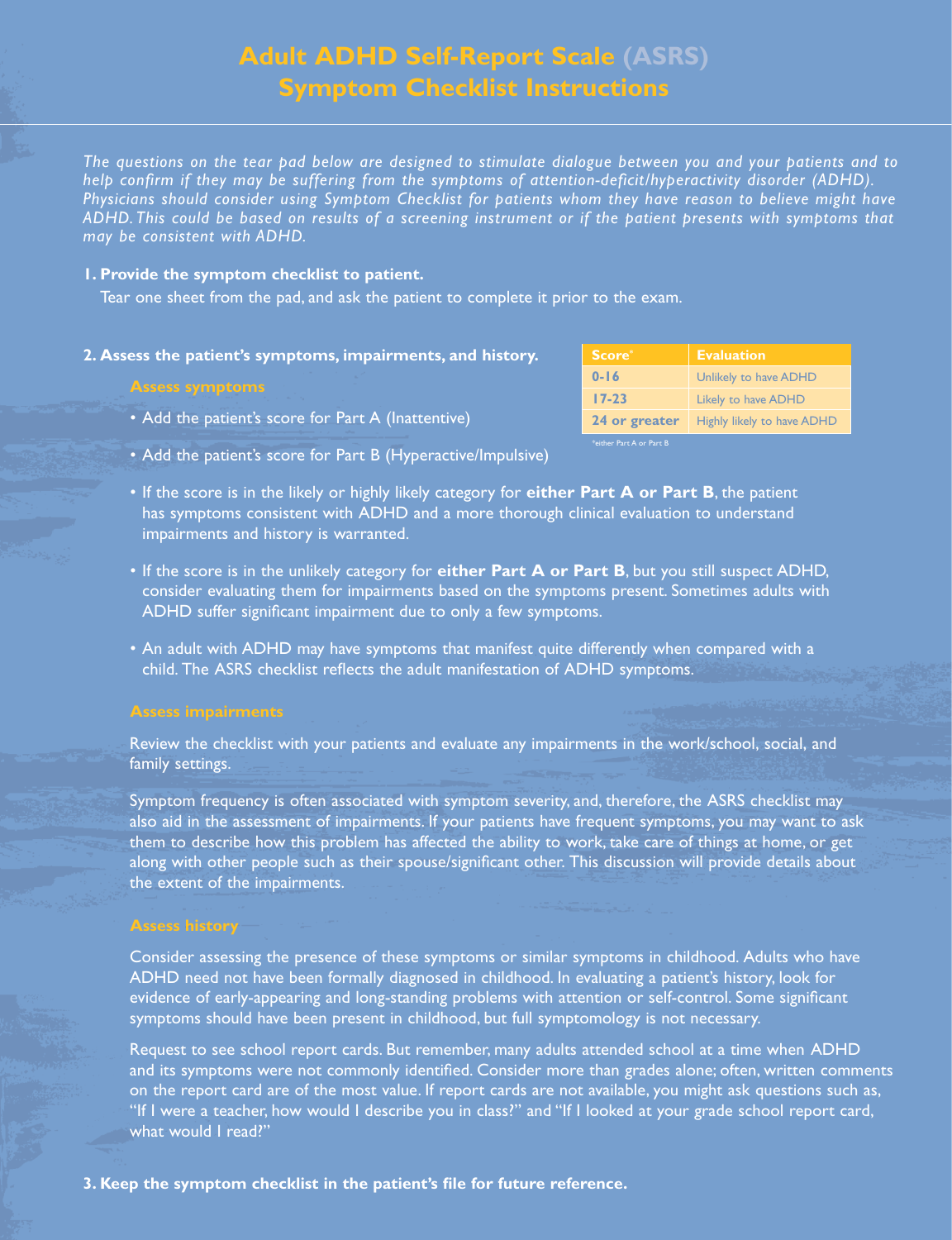# **Adult Self-Report Scale (ASRS) Symptom Checklist**

| <b>Patient Name</b>                                                                                                                                                                                                                                                                                                                                                                              |  | <b>Today's Date</b> |                  |                         |                         |                         |                         |       |
|--------------------------------------------------------------------------------------------------------------------------------------------------------------------------------------------------------------------------------------------------------------------------------------------------------------------------------------------------------------------------------------------------|--|---------------------|------------------|-------------------------|-------------------------|-------------------------|-------------------------|-------|
| Please answer the questions below, rating yourself on each of the criteria shown using the scale<br>on the right side of the page. As you answer each question, circle the correct number that best<br>describes how you have felt and conducted yourself over the past 6 months. Please give this<br>completed checklist to your healthcare professional to discuss during today's appointment. |  |                     | Never            | Rarely                  | Sometimes               | <b>Often</b>            | <b>Often</b><br>Very    | Score |
| 1. How often do you make careless mistakes when you have to work on a boring or<br>difficult project?                                                                                                                                                                                                                                                                                            |  |                     | $\bf{0}$         |                         | $\overline{2}$          | 3                       | 4                       |       |
| 2. How often do you have difficulty keeping your attention when you are doing boring<br>or repetitive work?                                                                                                                                                                                                                                                                                      |  |                     | $\bf{0}$         | ı                       | $\overline{2}$          | 3                       | 4                       |       |
| 3. How often do you have difficulty concentrating on what people say to you,<br>even when they are speaking to you directly?                                                                                                                                                                                                                                                                     |  |                     | $\bf{0}$         | Π                       | $\overline{2}$          | 3                       | 4                       |       |
| 4. How often do you have trouble wrapping up the final details of a project,<br>once the challenging parts have been done?                                                                                                                                                                                                                                                                       |  |                     | $\bf{0}$         | ı                       | $\overline{2}$          | 3                       | 4                       |       |
| 5. How often do you have difficulty getting things in order when you have to do<br>a task that requires organization?                                                                                                                                                                                                                                                                            |  |                     | $\bf{0}$         | ı                       | $\overline{2}$          | 3                       | 4                       |       |
| 6. When you have a task that requires a lot of thought, how often do you avoid<br>or delay getting started?                                                                                                                                                                                                                                                                                      |  |                     | $\boldsymbol{0}$ | ı                       | $\overline{2}$          | 3                       | 4                       |       |
| 7. How often do you misplace or have difficulty finding things at home or at work?                                                                                                                                                                                                                                                                                                               |  |                     | $\bf{0}$         | ı                       | $\overline{2}$          | 3                       | 4                       |       |
| 8. How often are you distracted by activity or noise around you?                                                                                                                                                                                                                                                                                                                                 |  |                     | $\boldsymbol{0}$ | I                       | $\overline{2}$          | 3                       | 4                       |       |
| 9. How often do you have problems remembering appointments or obligations?                                                                                                                                                                                                                                                                                                                       |  | $\bf{0}$            |                  | $\overline{2}$          | 3                       | 4                       |                         |       |
|                                                                                                                                                                                                                                                                                                                                                                                                  |  |                     |                  |                         | <b>Part A-Total</b>     |                         |                         |       |
| 10. How often do you fidget or squirm with your hands or feet when you have<br>to sit down for a long time?                                                                                                                                                                                                                                                                                      |  |                     | $\bf{0}$         | I                       | $\overline{2}$          | 3                       | 4                       |       |
| 11. How often do you leave your seat in meetings or other situations in which<br>you are expected to remain seated?                                                                                                                                                                                                                                                                              |  |                     | $\mathbf{0}$     |                         | 2 <sup>1</sup>          |                         | 4                       |       |
| 12. How often do you feel restless or fidgety?                                                                                                                                                                                                                                                                                                                                                   |  |                     | $\bf{0}$         | I                       | $\overline{2}$          | $\overline{\mathbf{3}}$ | $\overline{\mathbf{4}}$ |       |
| 13. How often do you have difficulty unwinding and relaxing when you have time<br>to yourself?                                                                                                                                                                                                                                                                                                   |  | $\bf{0}$            | ı                | $\overline{\mathbf{2}}$ | 3                       | 4                       |                         |       |
| 14. How often do you feel overly active and compelled to do things, like you<br>were driven by a motor?                                                                                                                                                                                                                                                                                          |  |                     | $\boldsymbol{0}$ | ı                       | $\overline{2}$          | 3                       | 4                       |       |
| 15. How often do you find yourself talking too much when you are in social situations?                                                                                                                                                                                                                                                                                                           |  |                     | $\bf{0}$         | ı                       | $\overline{\mathbf{2}}$ | 3                       | 4                       |       |
| 16. When you're in a conversation, how often do you find yourself finishing<br>the sentences of the people you are talking to, before they can finish<br>them themselves?                                                                                                                                                                                                                        |  | $\boldsymbol{0}$    |                  | $\overline{2}$          | 3                       | 4                       |                         |       |
| 17. How often do you have difficulty waiting your turn in situations when<br>turn taking is required?                                                                                                                                                                                                                                                                                            |  | $\bf{0}$            | ı                | $\overline{2}$          | 3                       | 4                       |                         |       |
| 18. How often do you interrupt others when they are busy?                                                                                                                                                                                                                                                                                                                                        |  |                     | $\bf{0}$         |                         | $\overline{\mathbf{2}}$ | 3                       | 4                       |       |
| <b>Part B-Total</b>                                                                                                                                                                                                                                                                                                                                                                              |  |                     |                  |                         |                         |                         |                         |       |